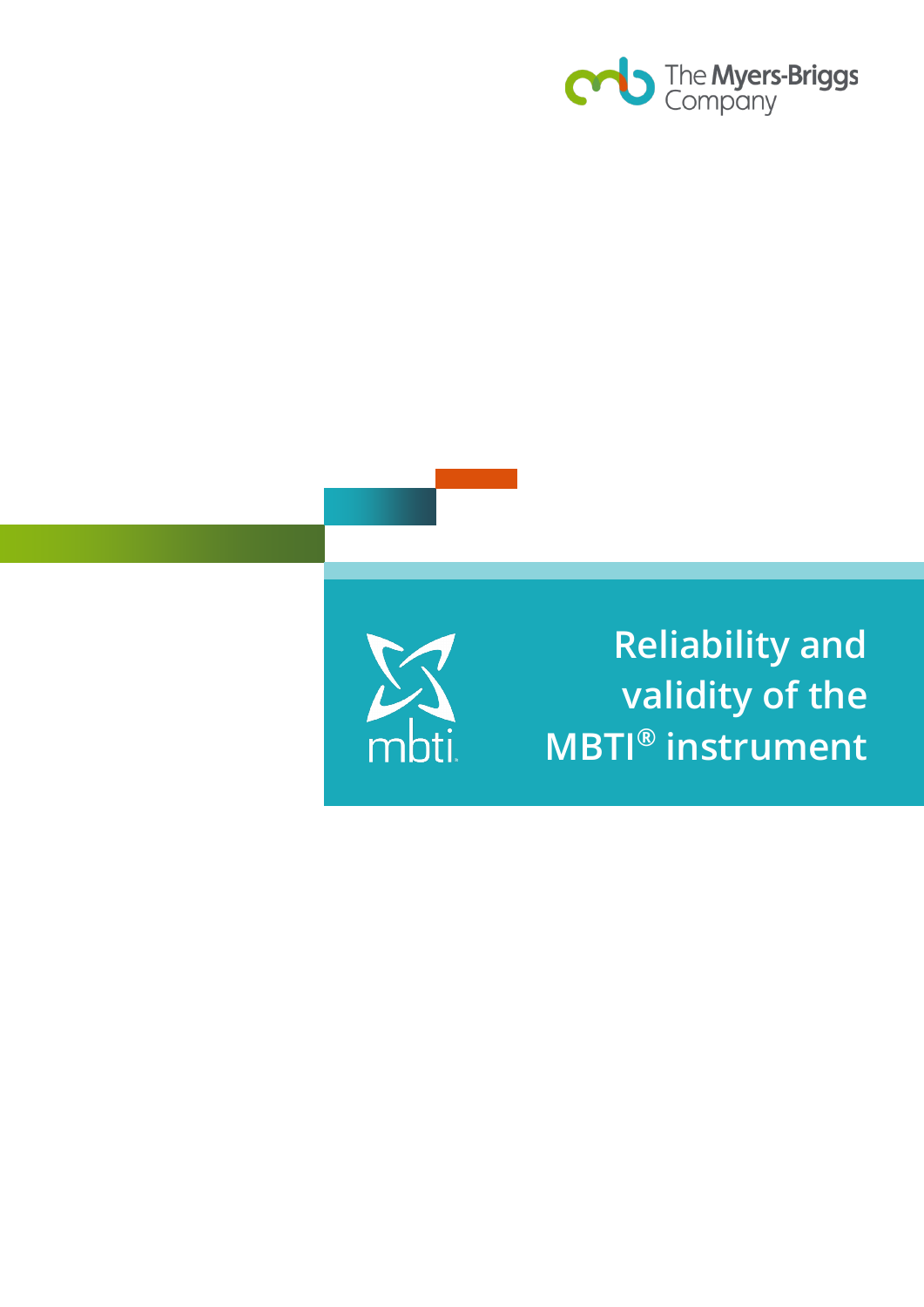# **Reliability and validity of the MBTI® instrument**

When psychologists or practitioners evaluate a psychometric test or questionnaire, there are usually two main questions that they ask: "**Is it reliable?**" and "Is it **valid?**". On both of these criteria, the Myers-Briggs Type Indicator (MBTI) performs well. Reputable psychometric tools have been developed through years of rigorous research by the test publisher, and OPP makes these research findings available via the [MBTI Step I Manual](https://eu.themyersbriggs.com/en/shop/mbti-step-i/mb0280-mbti-form-m-manual-english/c-24/c-74/p-168) and the [MBTI Step II Manual,](https://eu.themyersbriggs.com/en/shop/mbti-step-ii/mbtisupreg%3bsup-step-ii-manual-european-edition/c-24/c-75/p-145) of which all practitioners are given a copy upon qualification. Major findings are also published in data supplements that can be downloaded free online from

[https://eu.themyersbriggs.com/en/Knowledge-centre/Practitioner-downloads.](https://eu.themyersbriggs.com/en/Knowledge-centre/Practitioner-downloads)

In addition, there are many articles by independent researchers in established journals. Interested parties can find hundreds of these on a free searchable database published by CAPT: Mary and Isabel's Library Online (MILO), at [www.capt.org/MILO.](http://www.capt.org/MILO) This document presents a few key examples.

## **Reliability**

Reliability looks at whether a test or questionnaire gives consistent results, in particular investigating whether it is consistent over time (**test–retest reliability**), and whether the questions that measure each scale are consistent with each other (**internal consistency reliability**). By convention, a correlation of 0.7 is often taken as the minimum acceptable value for personality questionnaire scales. The following independent, peer-reviewed study confirms that the MBTI tool performs well on both of these measures:

### *Capraro and Capraro, 2002: Myers-Briggs Type Indicator Score Reliability Across Studies: a Meta-Analytic Reliability Generalization Study* [Link to study online](http://people.wku.edu/richard.miller/MBTI%20reliability%20validity.pdf)

The MBTI tool was submitted to a descriptive reliability generalisation (RG) analysis to characterise the variability of measurement error in MBTI scores across administrations. In general, the MBTI and its scales yielded scores with strong internal consistency and test-retest reliability estimates, although some variation was observed.

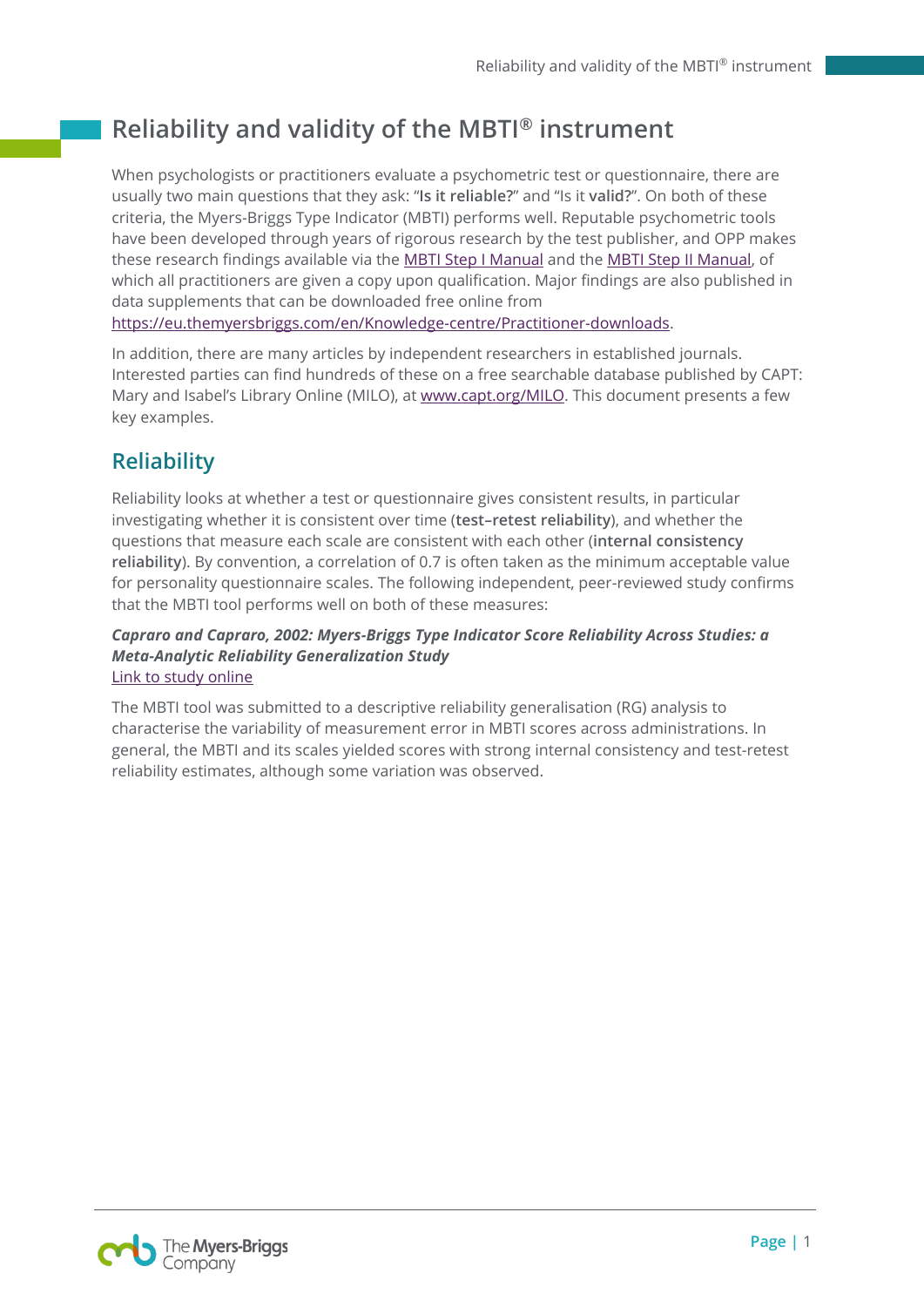## **Validity**

Validity looks at whether a test or questionnaire measures what it is supposed to measure. Note that the MBTI assessment is NOT validated to predict performance and is NOT suitable for use in recruitment, therefore validity data relating to the MBTI in recruitment is not available. However, there is plenty of evidence that the MBTI tool accurately describes personality styles, some of which is listed below.

There are a number of ways to demonstrate validity, including:

- Relationships with other questionnaires
- Internal structure
- Relationships with behaviour
- Type descriptions
- Practical validity.

### **Relationships with other questionnaires**

If the MBTI instrument is measuring what it is supposed to, then when people take the questionnaire alongside other tools that measure the same or similar concepts, there should be a high degree of correlation between the two sets of scores. Some examples:

- *Furnham et al, 2003: The relationship between the revised NEO-Personality Inventory and the Myers-Briggs Type Indicator* [Link to study online](http://www.questia.com/library/journal/1P3-449141521/the-relationship-between-the-revised-neo-personality)

A total of 900 participants completed the NEO PI-R and the MBTI questionnaire. Correlational analysis of the personality measures showed that NEO-PI-R Extraversion was correlated with MBTI Extraversion–Introversion. Openness was correlated with Sensing–Intuition, Agreeableness with Thinking–Feeling and Conscientiousness with Judging–Perceiving, replicating the findings of Costa and McCrae (1989).

- *Fleenor and Taylor, 1994: Construct Validity of Three Self-Report Measures of Creativity* [Link to study online](http://www.researchgate.net/publication/247728187_Construct_Validity_of_Three_Self-Report_Measures_of_Creativity)

Relationships were examined among two measures of creativity level, the CPI Creativity Scale (CPI-CT) and the MBTI Creativity Index (MBTI-CI), and a measure of creativity style, the Kirton Adaption-Innovation Inventory (KAI). Scores on these scales from various managerial samples were used in the analyses. With sample sizes ranging from 431 to 12,115, significant intercorrelations were found among the three measures. Contrary to expectations, KAI scores were related to creativity levels as measured by the CPI-CT and the MBTI-CI. Additionally, gender was found to account for little variance in MBTI-CI scores.

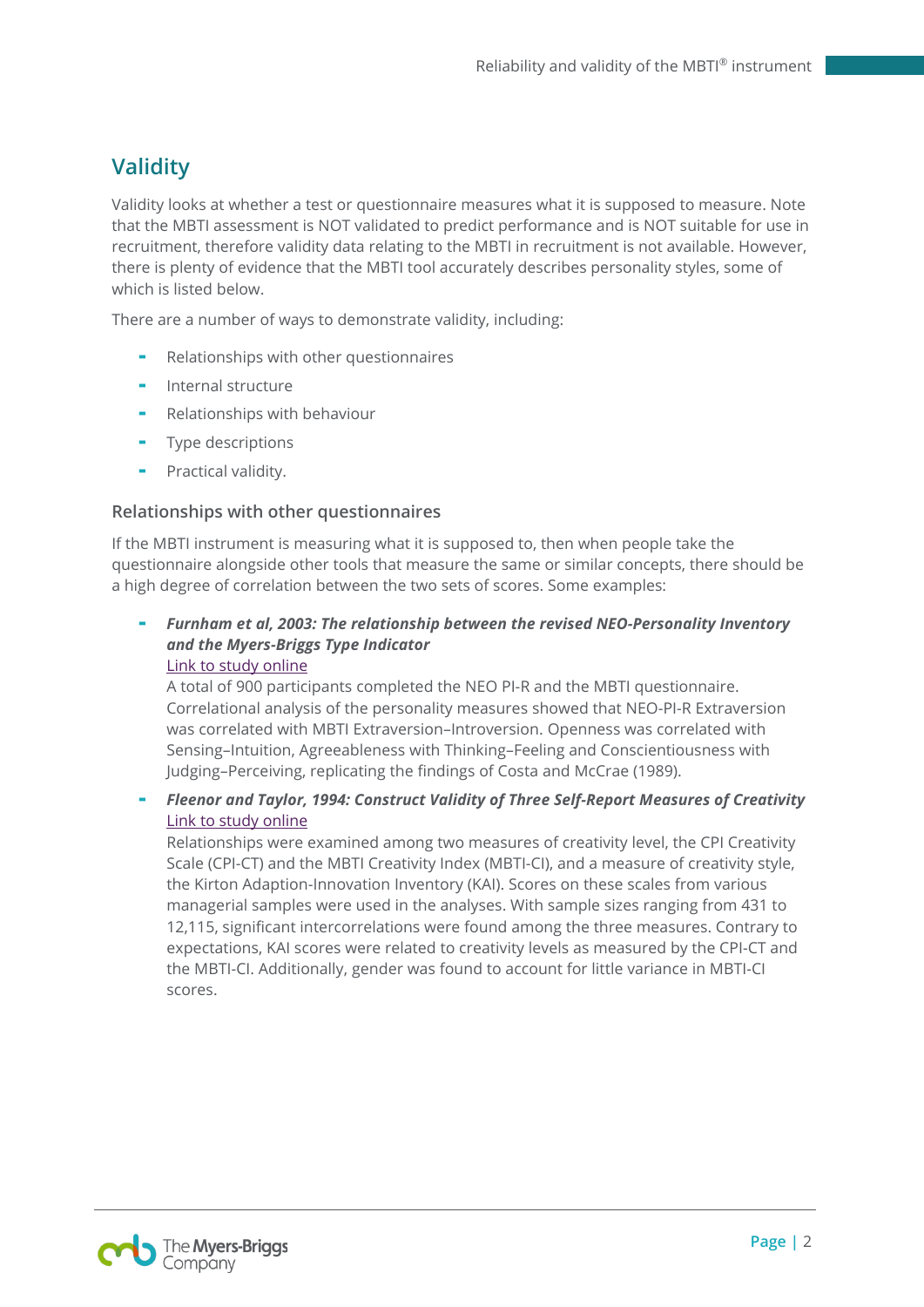### **Internal structure**

The dimensions measured by the questionnaire should be robust and should hold together when examined by statistical techniques such as factor analysis:

- *Thompson and Borrello, 1986: Construct Validity of the Myers-Briggs Type Indicator* [Link to study online](http://epm.sagepub.com/content/46/3/745.abstract)

The study investigated the structure and item performance of the instrument using data from 359 college students. Factor analysis was applied to the 95 scored MBTI items. Factor adequacy and invariance coefficients were computed, and the appropriateness of the recommended item weights was examined. The results strongly supported the instrument's construct validity.

### **Relationship with behaviour**

One would expect that an individual's underlying personality type would relate to, but not entirely predict, their behaviour and other external criteria.

- *Harrington and Loffredo, 2010: MBTI personality type and other factors that relate to preference for online versus face-to-face instruction* [Link to study online](http://eric.ed.gov/?id=EJ872917)

Online college classes are being offered at a rate that far exceeds the growth of overall higher education classes. However, much can still be learned about how to create a better online classroom environment by determining why a large percentage of students continue to prefer face-to-face classes. One factor among many that may have an influence on preference is personality, since it relates to learning style and comfort level. A poor fit in learning style or a low comfort level can lead to student dissatisfaction and attrition. The study gave 166 mostly female college students, twothirds of whom were taking or had taken four or more online classes, the Myers-Briggs Type Indicator and a Likert-type questionnaire asking why they preferred one teaching modality delivery over the other. Results revealed that a statistically significant majority of Introverts preferred online classes, and Extraverts face-to-face classes. A trend with a small effect size toward Perceiving types preferring face-to-face classes was also found. Overall, students who preferred online classes indicated their rankordered preference was because of convenience, the enjoyment of computer technology, and a desire for innovation, whereas those who preferred face-to-face classes reported they were influenced by the class structure appealing to their need to learn through listening and by their desire to better gauge the emotional reactions of others in the class. Implications for design of online classes to appeal to students who prefer face-to-face learning environments and for academic counseling and advising are discussed.

### - *Biderman et al, 2012: Criterion-related validity of three personality questionnaires* [Link to study online](http://www.utc.edu/faculty/michael-biderman/pdfs/siop2012_biderman_etal_threepersonalityquestionnaires.pdf)

In this comparative study, the International Personality Item Pool – a popular Big Five personality measure– was examined, along with the Myers-Briggs Type Indicator and the Hartman Value Profile (HVP). It was found that both the MBTI Judging dimension and HVP measures were stronger predictors of academic performance than conscientiousness.

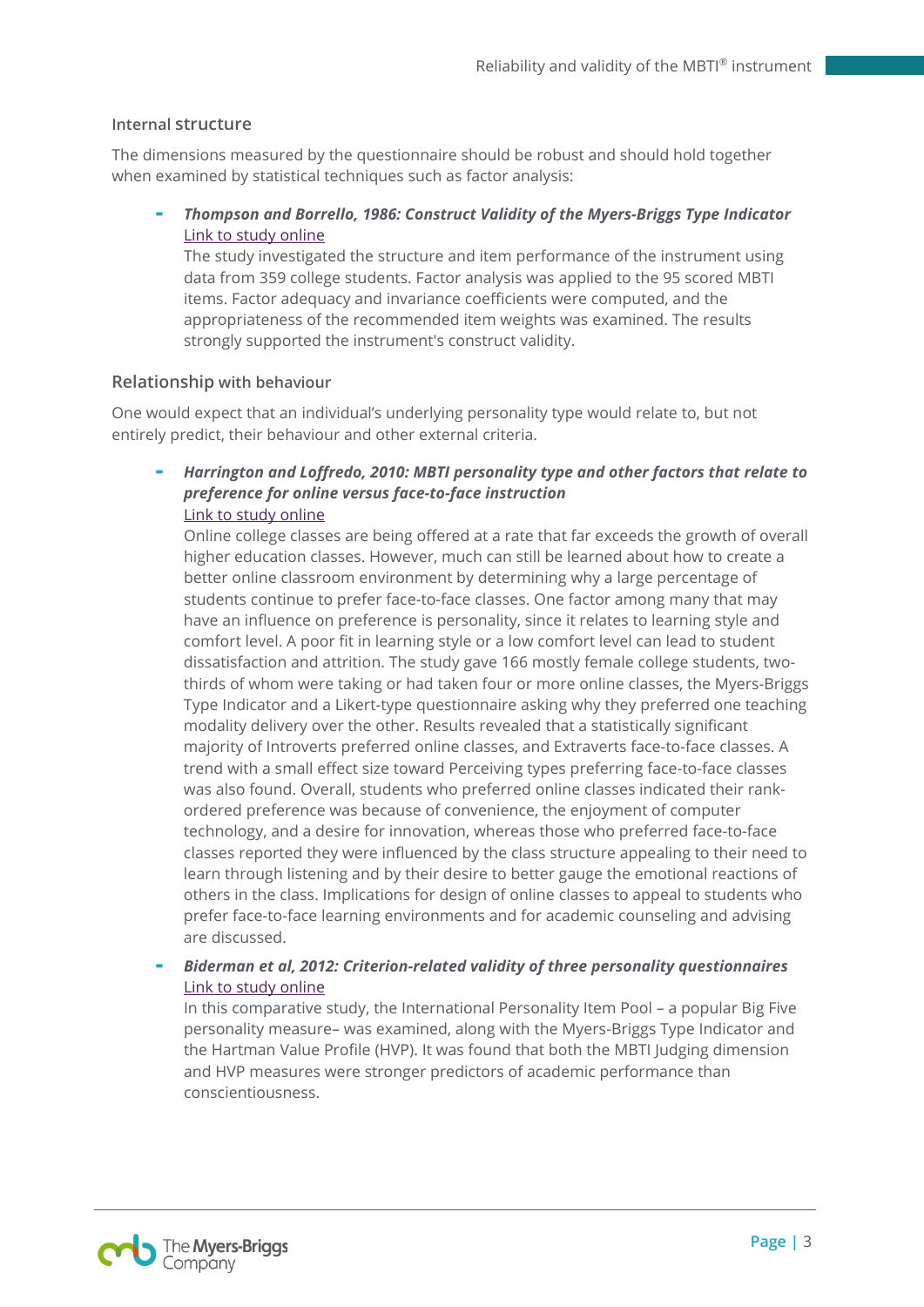### - *Edwards, Lanning and Hooker, 2002: The MBTI and Social Information Processing: An Incremental Validity Study*

### [Link to study online](http://www.tandfonline.com/doi/abs/10.1207/S15327752JPA7803_04?url_ver=Z39.88-2003&rfr_id=ori:rid:crossref.org&rfr_dat=cr_pub%3dpubmed&#.Uv4j6Pl_v8o)

The ability of the Myers-Briggs Type Indicator to predict performance on social cognitive tasks tapping information processing effort was assessed. Judgment and intuition interacted to predict the amount of attributional adjustment on a dispositional attribution task. The MBTI scales predicted processing above and beyond measures of the five factors, rational-experiential preferences, and causal uncertainty. The relevance of these results for interpretation of the MBTI indexes is discussed.

### **Type descriptions**

If the MBTI tool is valid, then respondents should be able to identify themselves from descriptions based on their type, and avoid identifying with descriptions of other types.

- *Carskadon and Cook, 1982: Validity of MBTI type descriptions as perceived by recipients unfamiliar with type*

The hypotheses of the study were strongly supported, and the results obtained thoroughly refuted the idea that type descriptions other than one's own might be equally appealing if given to persons taking the MBTI. The results of the study are especially encouraging, since most of the subjects evaluated the type descriptions eight weeks after taking the MBTI.

### **Practical validity**

Any personality tool, including the MBTI instrument, should have been shown to be useful in practice.

- *McCarthy and Garavan, 1999: Developing self-awareness in the managerial career development process: the value of 360-degree feedback and the MBTI* [Link to study online](https://www.emerald.com/insight/content/doi/10.1108/03090599910302613/full/html)

The importance of self-awareness in the managerial career development processes is examined, and the relationship between self-awareness and managerial success is also considered. The findings of a qualitative study conducted to investigate the effectiveness of two instruments used to enhance self-awareness are reported. One of the characteristics of effective managerial career development is the creation of selfawareness in the learner. 360-degree feedback and personality inventories are considered useful tools in this respect.

### - *Kennedy and Kennedy, 2004: Using the Myers-Briggs type indicator in career counselling*

### [Link to study online](http://onlinelibrary.wiley.com/doi/10.1002/j.2161-1920.2004.tb00876.x/abstract)

The Myers-Briggs Type Indicator is a personality instrument with numerous applications. The focus of this article is on its utilisation in the career counselling process. Although limitations of the instrument exist and ethical issues regarding its usage have been itemised, information gained from clients' MBTI assessments have been proved to be useful to professionals in counselling and strategising with clients about their psychological preferences, optimal career families, and potential employment opportunities.